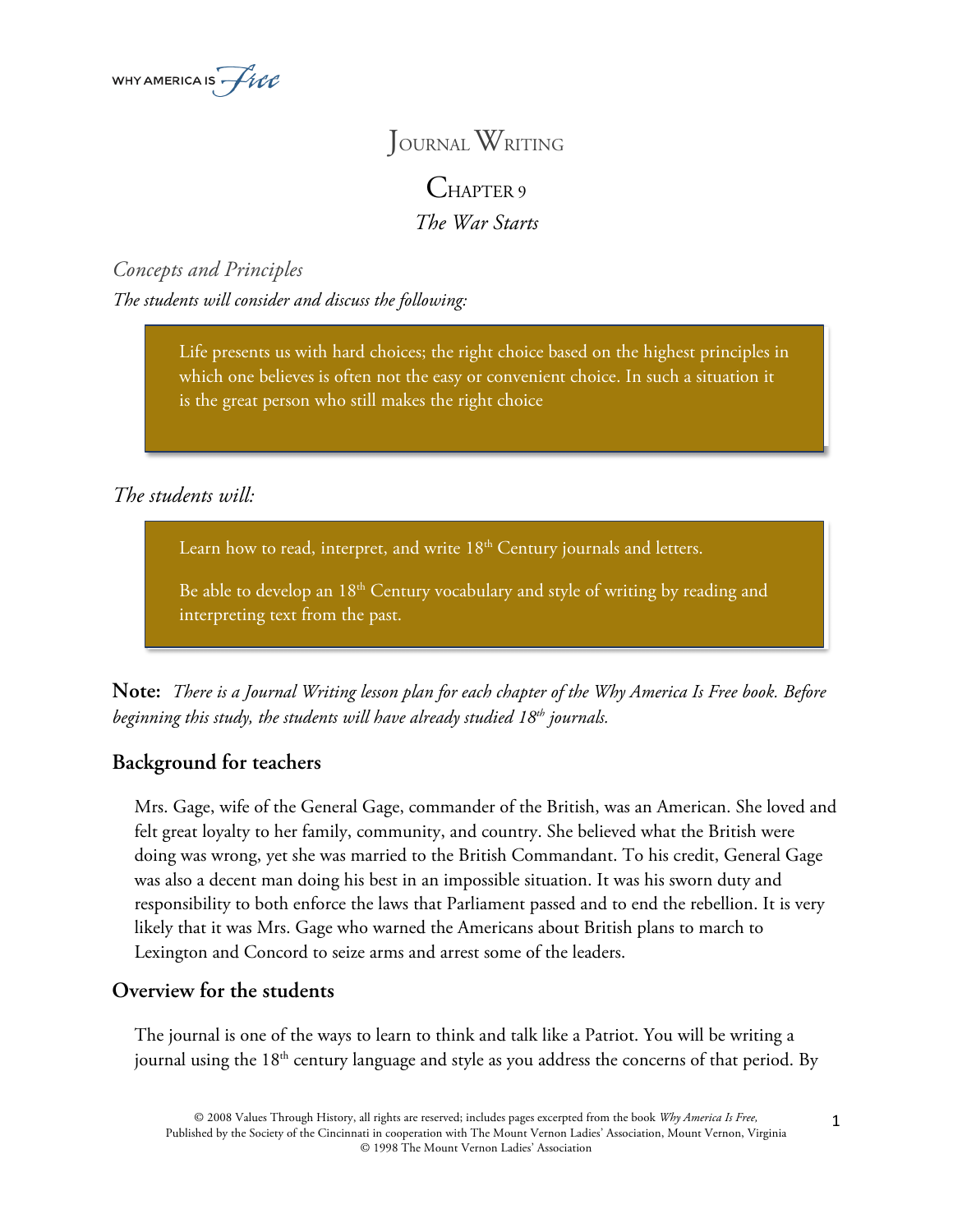WHY AMERICA IS  $\text{--}$   $\text{H}$ 

doing this, you can better explore and learn the way the colonists saw the world and have creative fun in the process.

#### **Materials**

*"Who Am I?" (attached)*

### **18th Century Journal Entry**

Read or tell the following to the students:

*Soon after you found out about what happened in Lexington and Concord, you heard someone very close to General Gage is the person who told the patriots in Boston about the plans, and if it had not been for this person, two of the leaders would have been captured and probably killed. Also, most of the arms the people in those towns owned would have been taken by the British.*

• What do you think about this person who told the Americans?

*The next day you learned that the person who told your side was the wife of the General. She is an American, but she is his wife as well and he trusted her.*

- What do you think about her now? This woman has dealt with two conflicting duties of loyalty.
- Without knowing more, what do you think of the choice she made?
- Would you want someone you trust completely to make such a choice against you?
- What do you think this did to their relationship?

Remind the students to:

- Express their thoughts as though they are the fictional character they created in "Who Am I?"
- Use the language and expressions of that time to the extent possible.
- Remember not to mention things that did not exist at that time
- Write a journal as if it is the years before the Revolutionary war

#### **21st Century Journal Entry** (written on a separate sheet of paper)

Ask the question below and discuss very briefly some of the possible situations.

*Can you think of a time when you felt you had an obligation to do both of two opposing things? An example might be if you had promised two different people that you would do something at the same time.*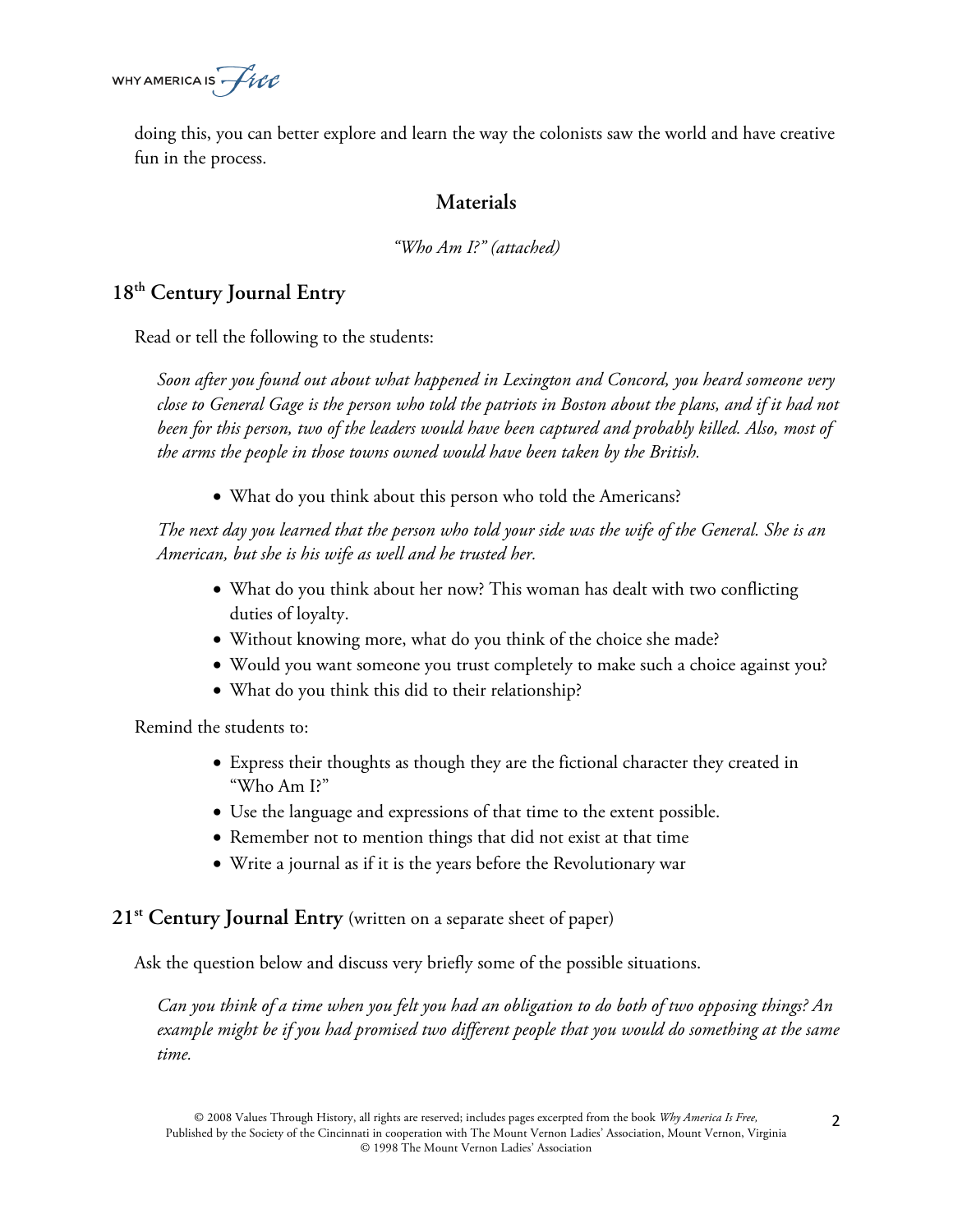WHY AMERICA IS  $\overline{\text{free}}$ 

Write these questions on the board and then read each of them. Direct the children to answer them, incorporating the question into the answer.

- What was the situation in which you had to balance and perhaps choose between conflicting duties? How did you handle it?
- Did you rely on any principle(s) in deciding what to do? If so, what guided you?
- Would there have been a better way to handle it? If so, what do you wish you had done?
- Could you have prevented it from happening? How?